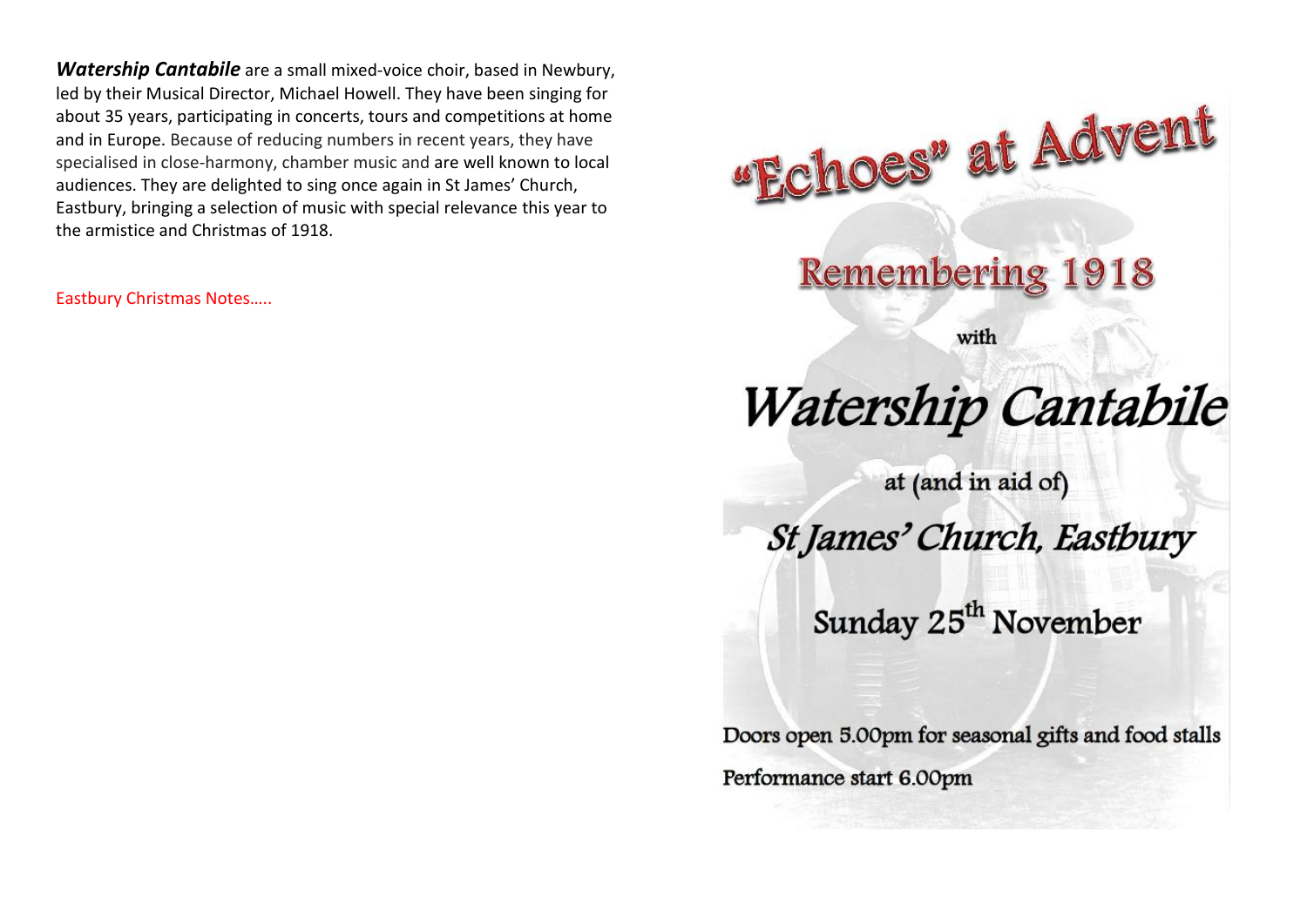# *Programme*

| <b>Reading: (to be announced)</b>                | <b>Reading: (to be announced)</b>                   |
|--------------------------------------------------|-----------------------------------------------------|
| Hymn: Dear Lord and Father of MankindC H H Parry |                                                     |
|                                                  |                                                     |
|                                                  | Carol: O Little Town of BethlehemR Vaughan Williams |
|                                                  |                                                     |
| <b>Reading: (to be announced)</b>                |                                                     |
|                                                  | <b>Reading: (to be announced)</b>                   |
|                                                  |                                                     |
|                                                  |                                                     |

 *Carol: O Come, All Ye Faithful…………..………………. arr. David Willcocks*

*INTERVAL*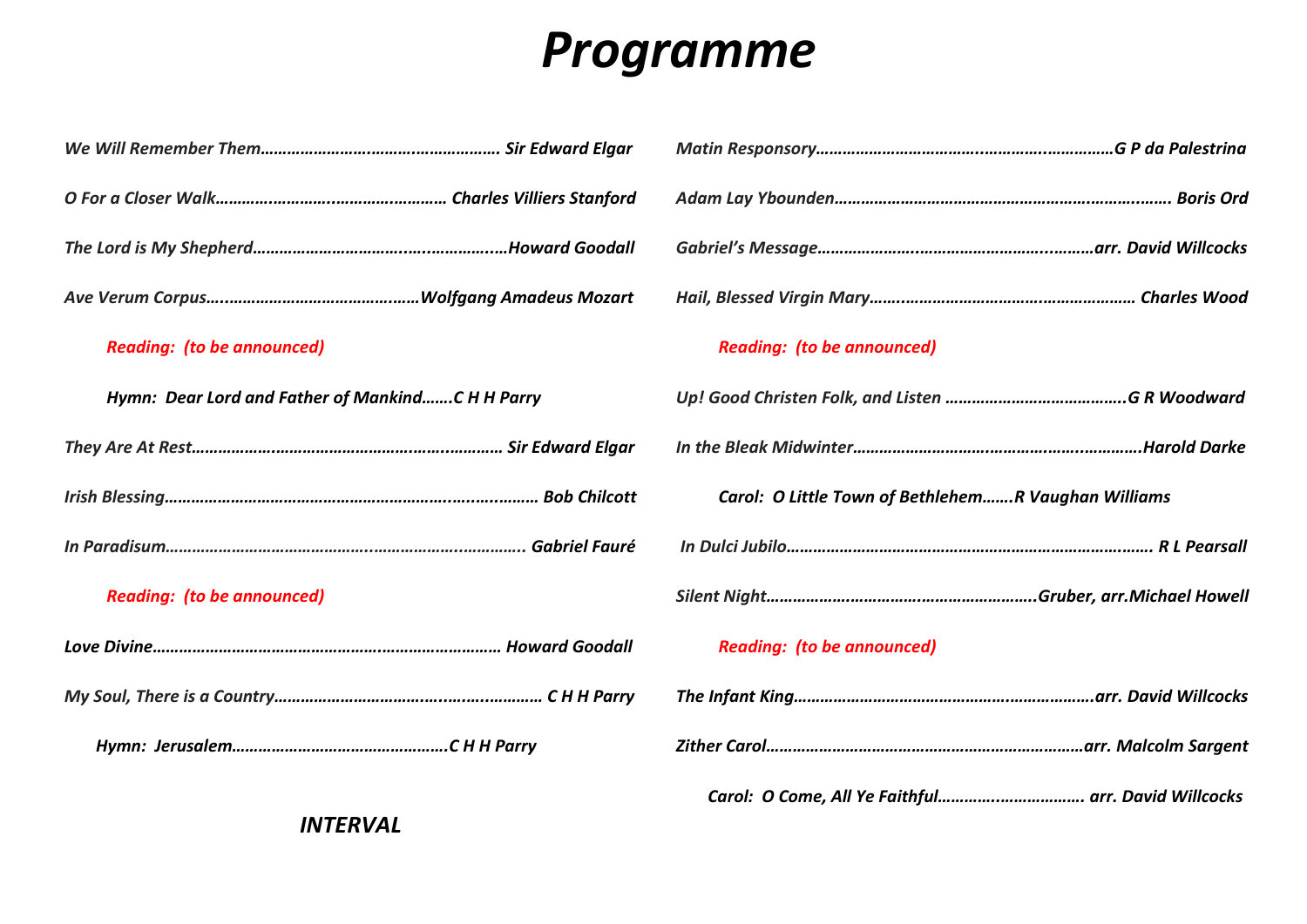### **Dear Lord and Father of Mankind**

Dear Lord and Father of Mankind, Forgive our foolish ways; Re -clothe us in our rightful mind , In purer lives thy service find, In deeper reverence praise.

In simple trust like theirs who heard, Beside the Syrian sea, The gracious calling of the Lord, Let us, like them, without a word Rise up and follow thee.

O Sabbath rest by Galilee! O calm of hills above, Where Jesus knelt to share with thee The silence of eternity, Interpreted by love!

Drop thy still dews of quietness, Till all our strivings cease; Take from our souls the strain and stress, And let our ordered lives confess The beauty of thy peace.

Breathe through the heats of our desire Thy coolness and thy balm; Let sense be dumb, let flesh retire; Speak through the earthquake, wind and fire, O still small voice of calm.

#### **Jerusalem**

And did those feet in ancient time Walk upon England's mountains green? And was the holy Lamb of God On England's pleasant pastures seen? And did the countenance divin e Shine forth upon our clouded hills? And was Jerusalem builded here Among those dark, satanic mills?

Bring me my bow of burning gold! Bring me my arrows of desire! Bring me my spear! O clouds, unfold! Bring me my chariot of fire! I will not cease from mental fight, Nor shall my sword sleep in my hand, Till we have built Jerusalem In England's green and pleasant land